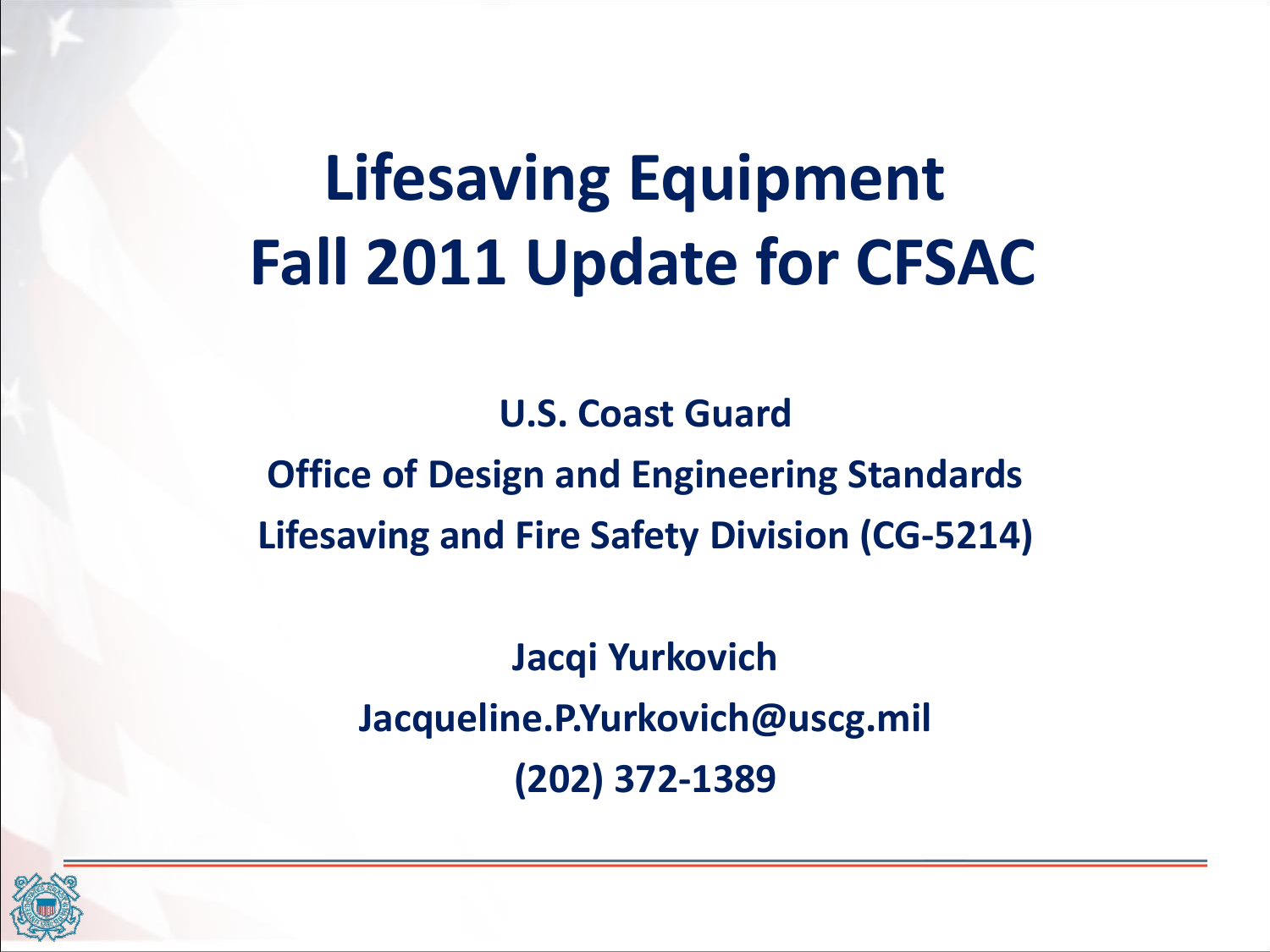#### **Overview**

- Load Lines (Naval Architecture Division)
- Lifesaving Equipment Approval and Production Testing (Independent Laboratories)
- PFDs
- Immersion Suits
- Liferafts
- Buoyant Apparatus and Life Floats

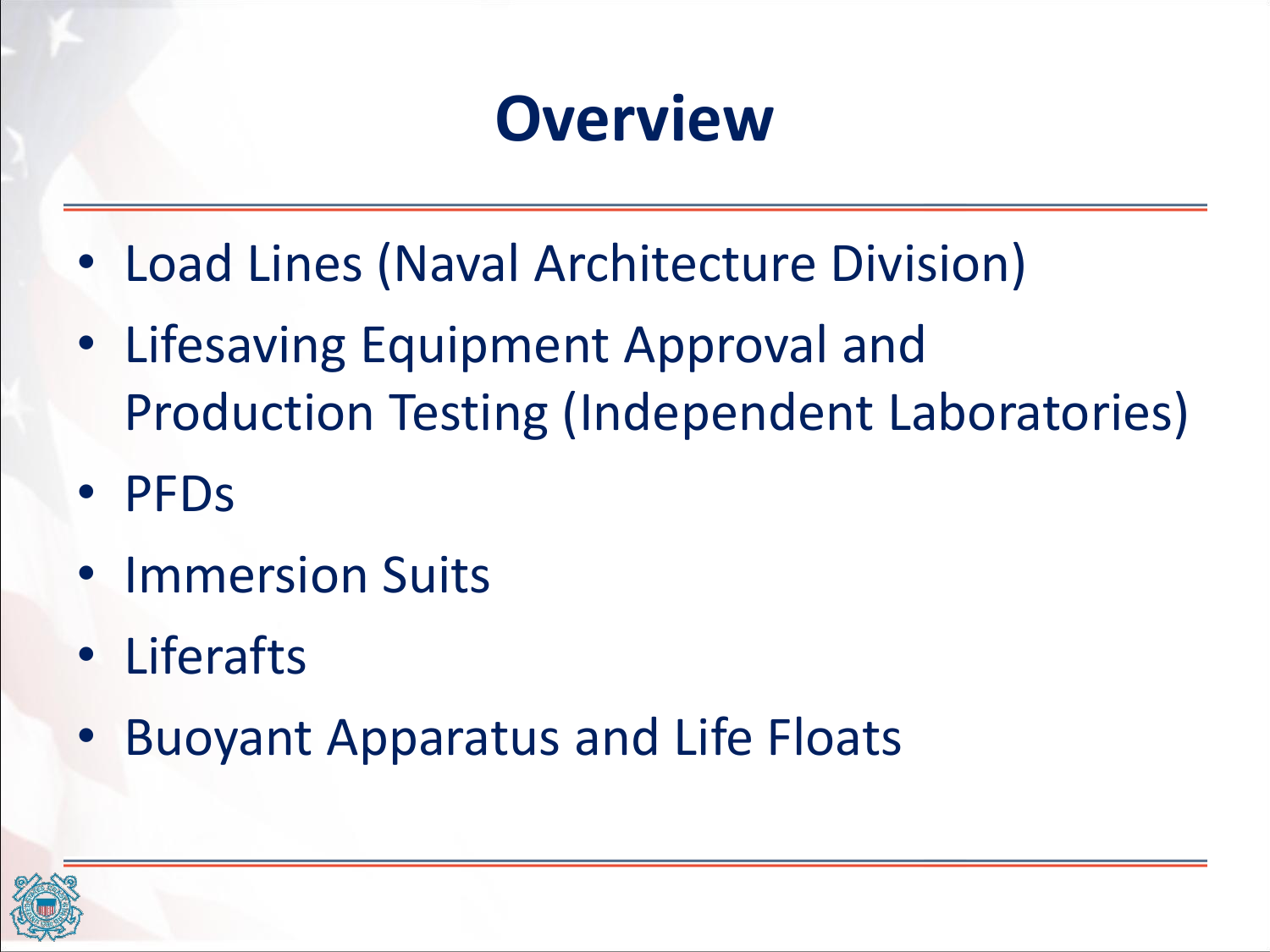### **Load Lines**

- Load Lines ensure seaworthiness of the vessel
- 2010 USCG Auth Act requires:
	- Vessel Classification for vessels ≥ 50 ft
	- Load Line Certification for vessels ≥ 79 ft
- 1 July 2012 effective date (self-executing)
- Affects fishing vessels built after 1 July 2012
- Class Societies will develop/own standards and issue Load Line certificates on behalf of the USCG
- **LCDR Catherine Phillips** 
	- Naval Architecture Division (CG-5212)
	- Catherine.A.Phillips@uscg.mil
	- (202) 372-1374

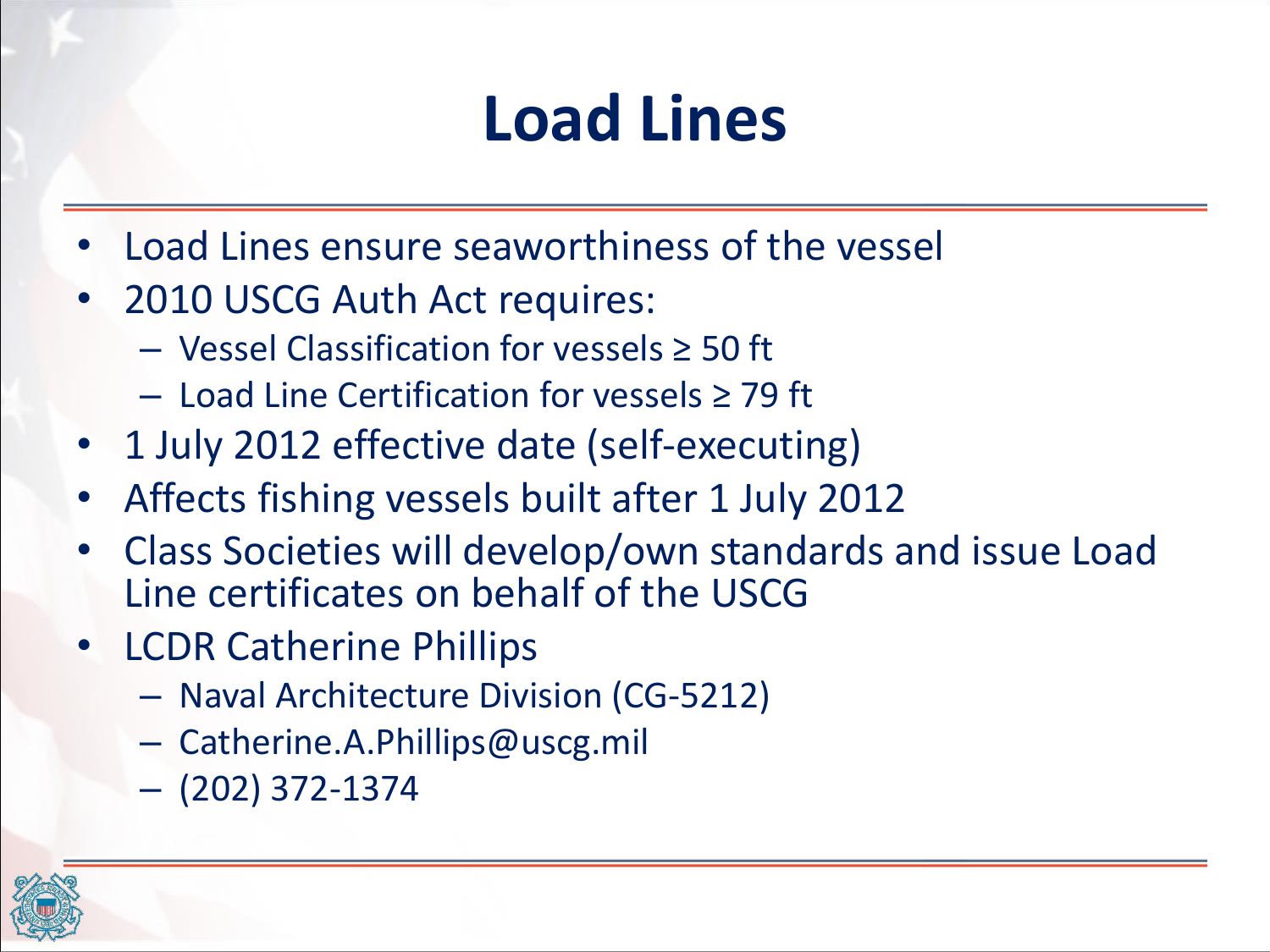**Equipment Approval and Production Testing**

- IR Published October 11, 2011, effective November 10, 2011
- Harmonize Coast Guard's design, construction, and performance standards with international standards
- Accepted independent laboratories may conduct prototype and production testing, and in some cases, plan approval review on behalf of CG

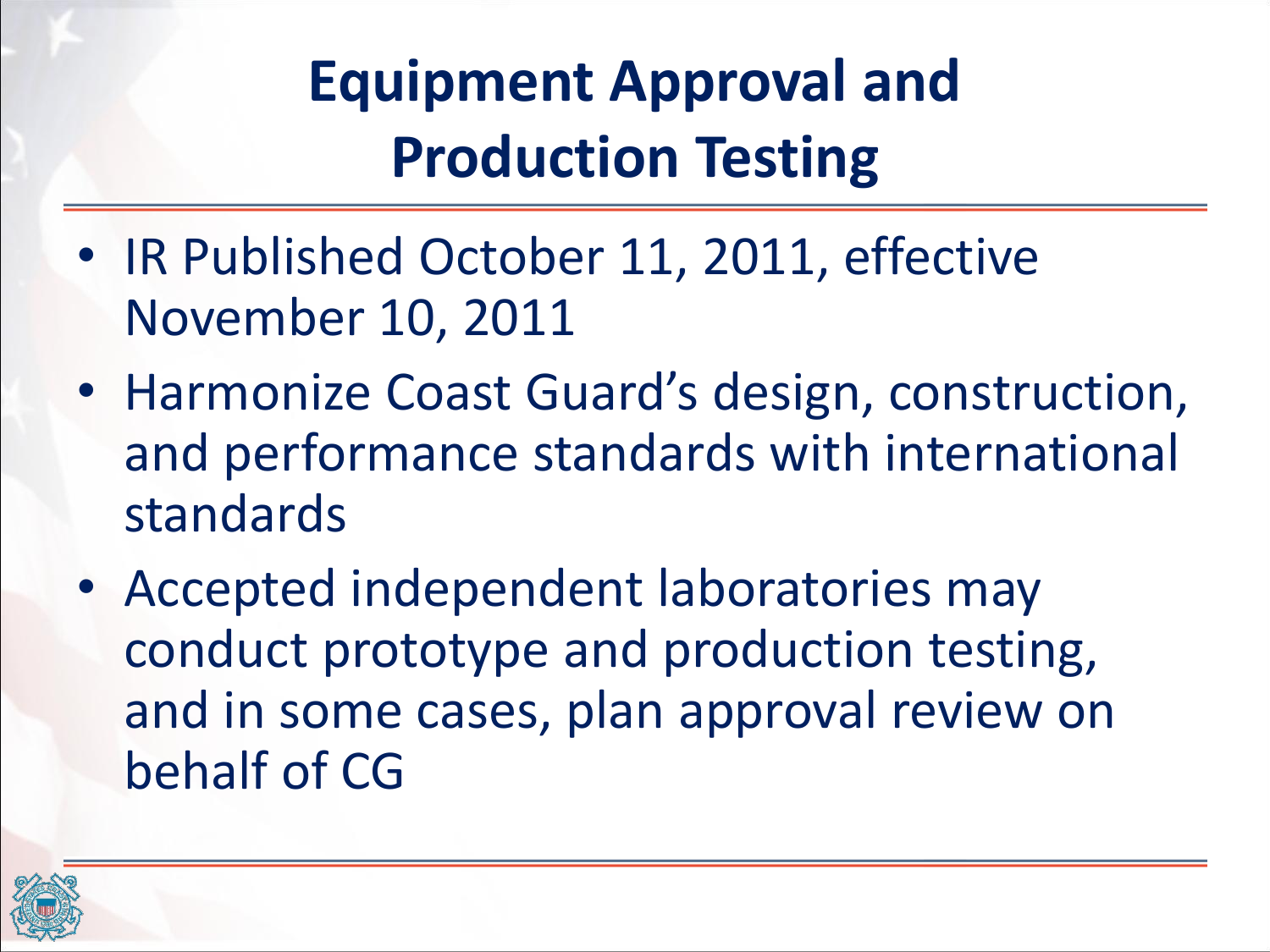### **Personal Flotation Devices**

- North American Harmonization
	- National deviation from ISO Standard 12402
	- Canada, US, Mexico (?)
	- Modify PFD Type designation
	- Different labeling
- Mustang voluntary recall notice on MD2010 & MD2012 model 22 lb Inflatable PFDs
	- www.mustangsurvival.com//22lb-product-notice
	- USCG Approvals 160.076/4028 and 160.076/8922

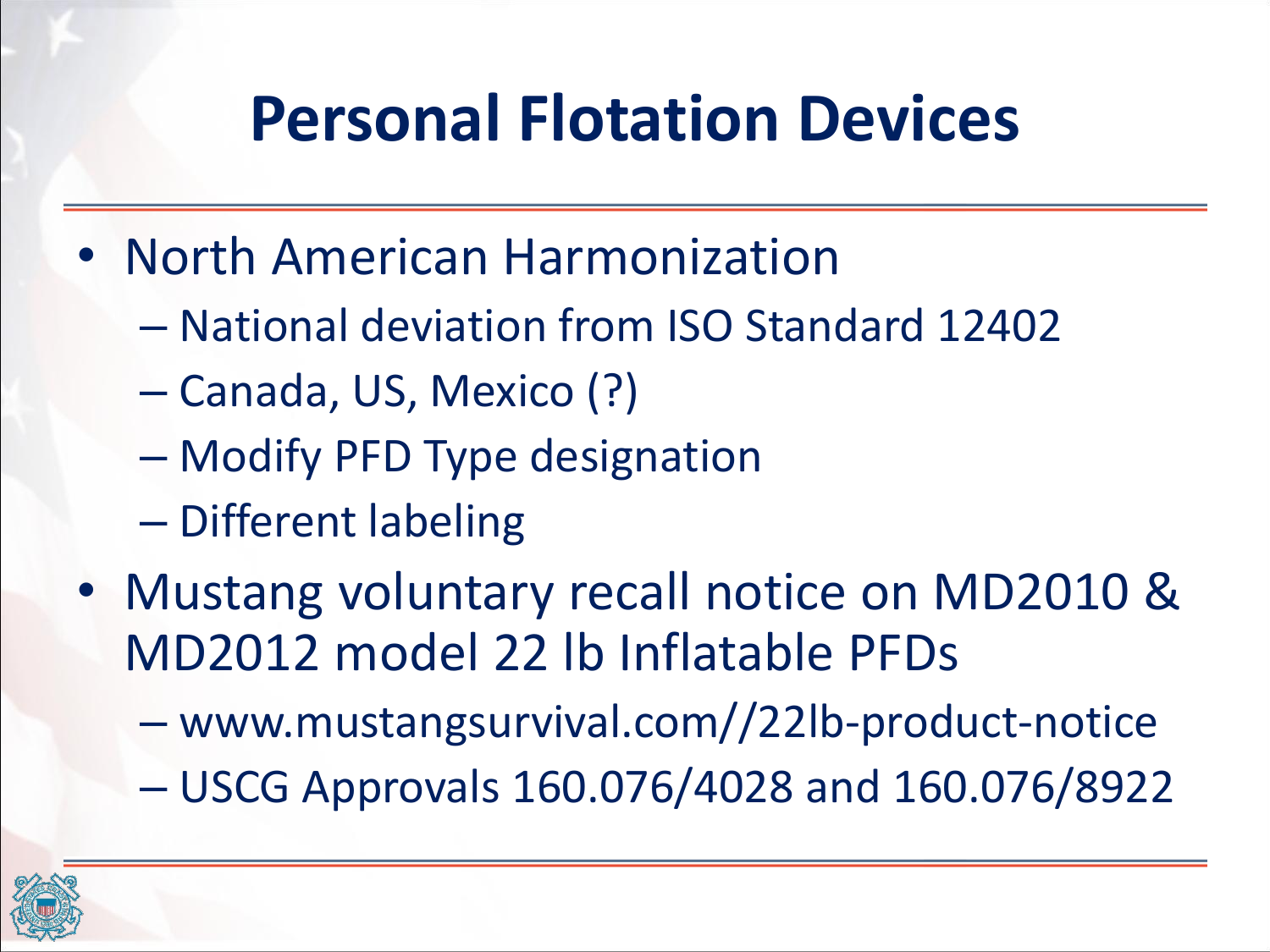# **Immersion Suits**

- Possible rulemaking project in the initiation stage
	- Harmonize CFR with IMO
- NVIC 01-08 Shipboard Inspection and Testing of Immersion Suits
	- Guidelines for monthly shipboard inspections of immersion suits by ships' crews (MSC Circ. 1047)
	- Guideline for periodic testing of immersion suit seams and closures (MSC Circ. 1114)

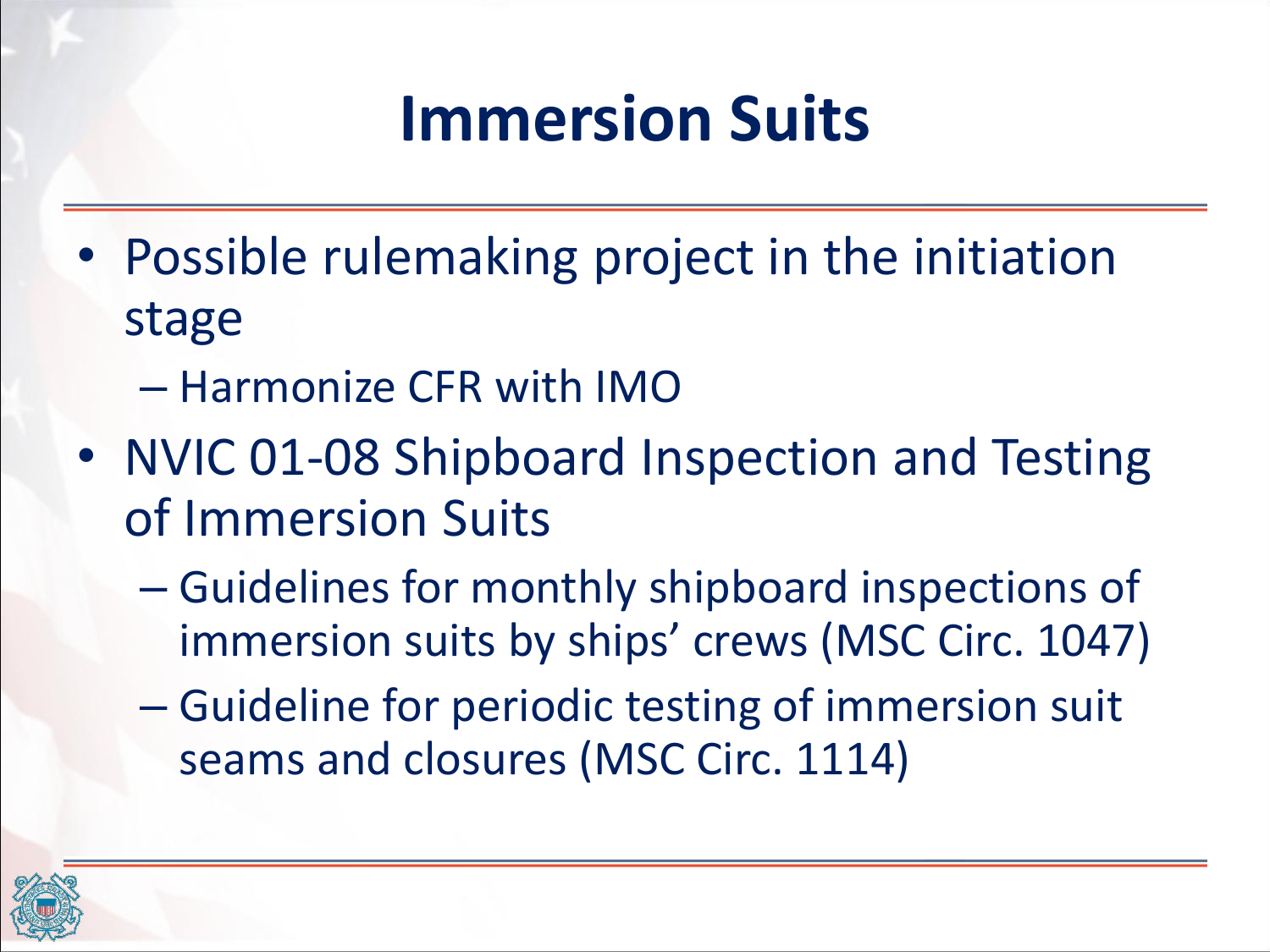### **Liferafts**

- Res. MSC.293(87) and MSC.295(87)
- Average mass of occupant now 82.5 kg (up) from 75 kg)
- Effective January 1, 2012
- Does not apply to liferafts currently in service
- SNPRM Comment period ends November 25, 2011

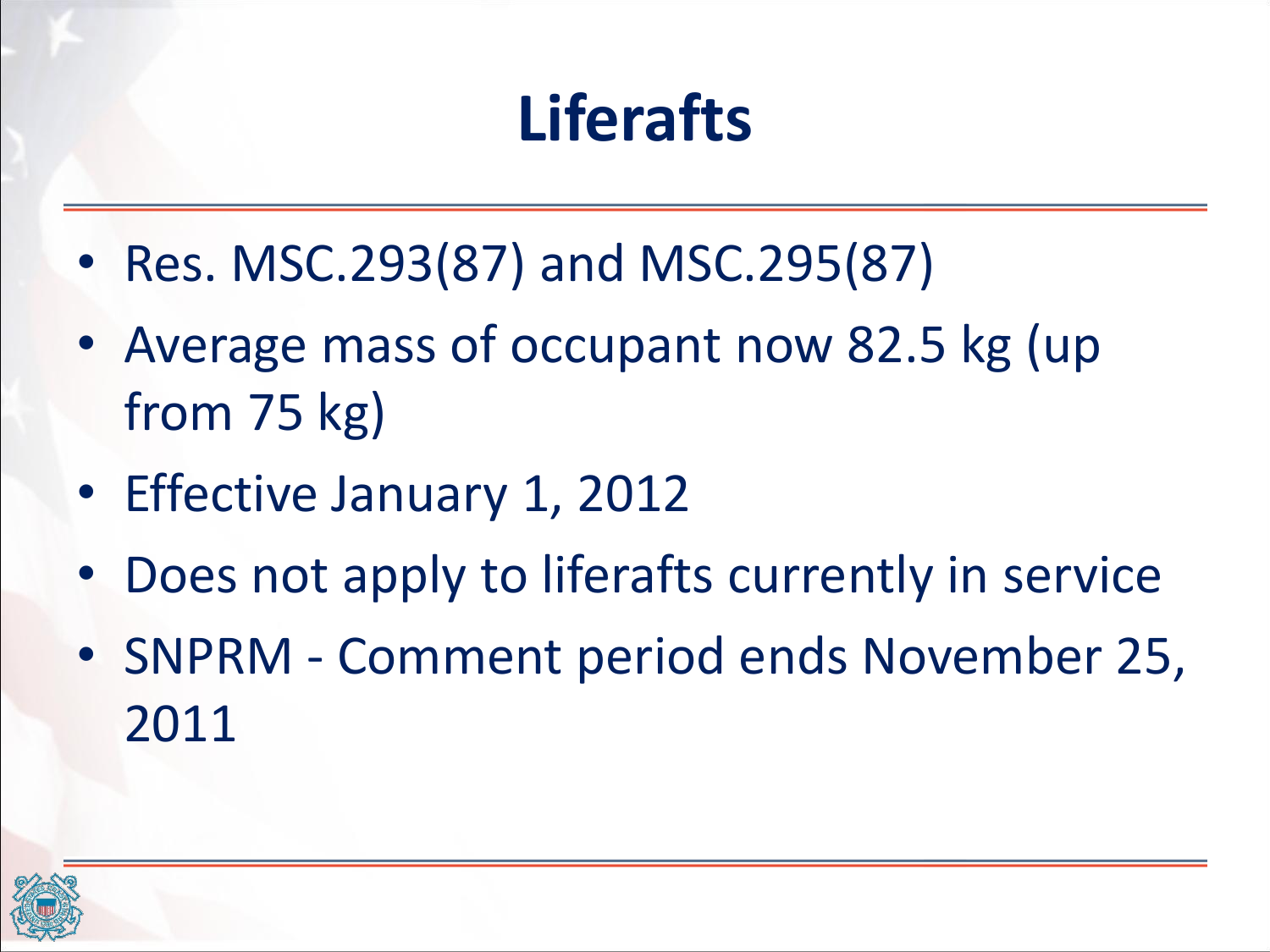# **Buoyant Apparatus and Life Floats**

- 2010 CG Auth Act prohibits the approval of survival craft unless the craft ensures that no part of an individual is immersed in water
- 1 January 2015
- Affects all vessels currently carrying life floats or rigid buoyant apparatus to meet survival craft carriage requirements
- You may not use LF or rigid BA to meet survival craft carriage requirement after 1 January 2015
- IBAs are not affected
- You don't have to wait until 2015 survival craft higher in the hierarchy can be substituted for life floats and BA now
- Possible rulemaking projects in the initiation phase